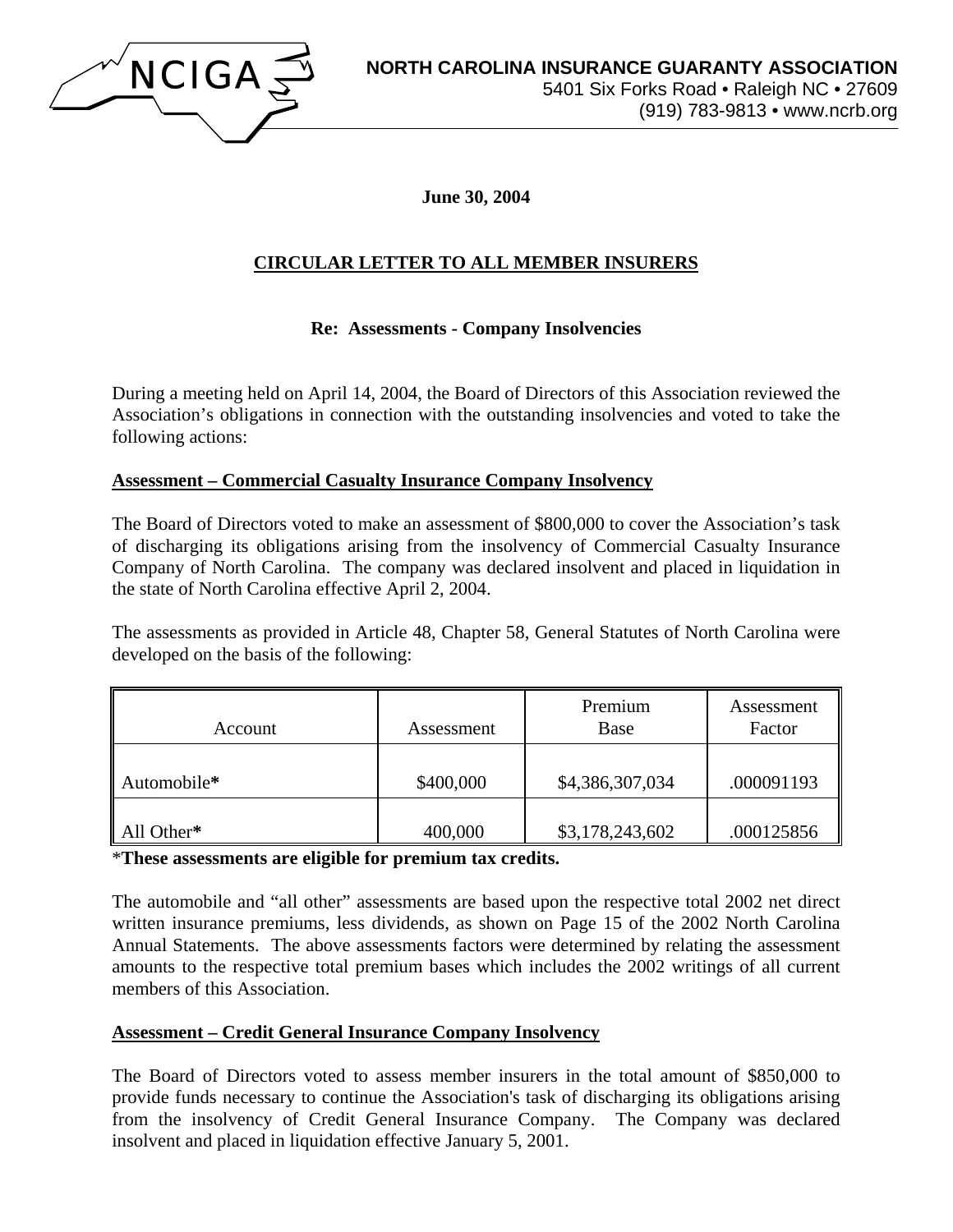The assessment as provided in Article 48, Chapter 58, General Statutes of North Carolina was developed on the basis of the following:

| Account               | Assessment | Premium<br>Base | Assessment<br>Factor |
|-----------------------|------------|-----------------|----------------------|
| Workers Compensation* | \$850,000  | \$910,544,318   | .000933508           |

\***These assessments are eligible for premium tax credits.** 

The workers compensation assessment is based upon the total 2002 net direct written insurance premiums, less dividends, as shown on Page 15 of the 2002 North Carolina Annual Statements. The above assessment factor was determined by relating the assessment amount to the total premium base which includes the 2002 writings of all current members of this Association.

#### **Assessment - Legion Insurance Company Insolvency**

The Board of Directors voted to assess member insurers in the total amount of \$12,200,000 to provide funds necessary to continue the Association's task of discharging its obligations arising from the insolvency of Legion Insurance Company. The Company was declared insolvent and placed in liquidation in the state of North Carolina on November 1, 2002.

The assessment as provided in Article 48, Chapter 58, General Statutes of North Carolina was developed on the basis of the following:

| Account               | Assessment   | Premium<br>Base | Assessment<br>Factor |
|-----------------------|--------------|-----------------|----------------------|
| Workers Compensation* | \$12,200,000 | \$910,544,318   | .013398579           |

\***These assessments are eligible for premium tax credits.** 

The workers compensation assessment is based upon the total 2002 net direct written insurance premiums, less dividends, as shown on Page 15 of the 2002 North Carolina Annual Statements. The above assessment factor was determined by relating the assessment amount to the total premium base which includes the 2002 writings of all current members of this Association.

#### **Assessment – Villanova Insurance Company Insolvency**

The Board of Directors voted to make an assessment of \$1,100,000 to provide funds necessary to continue the Association's task of discharging its obligations arising from the insolvency of Villanova Insurance Company. The company was declared insolvent and placed in liquidation in the state of North Carolina on November 1, 2002.